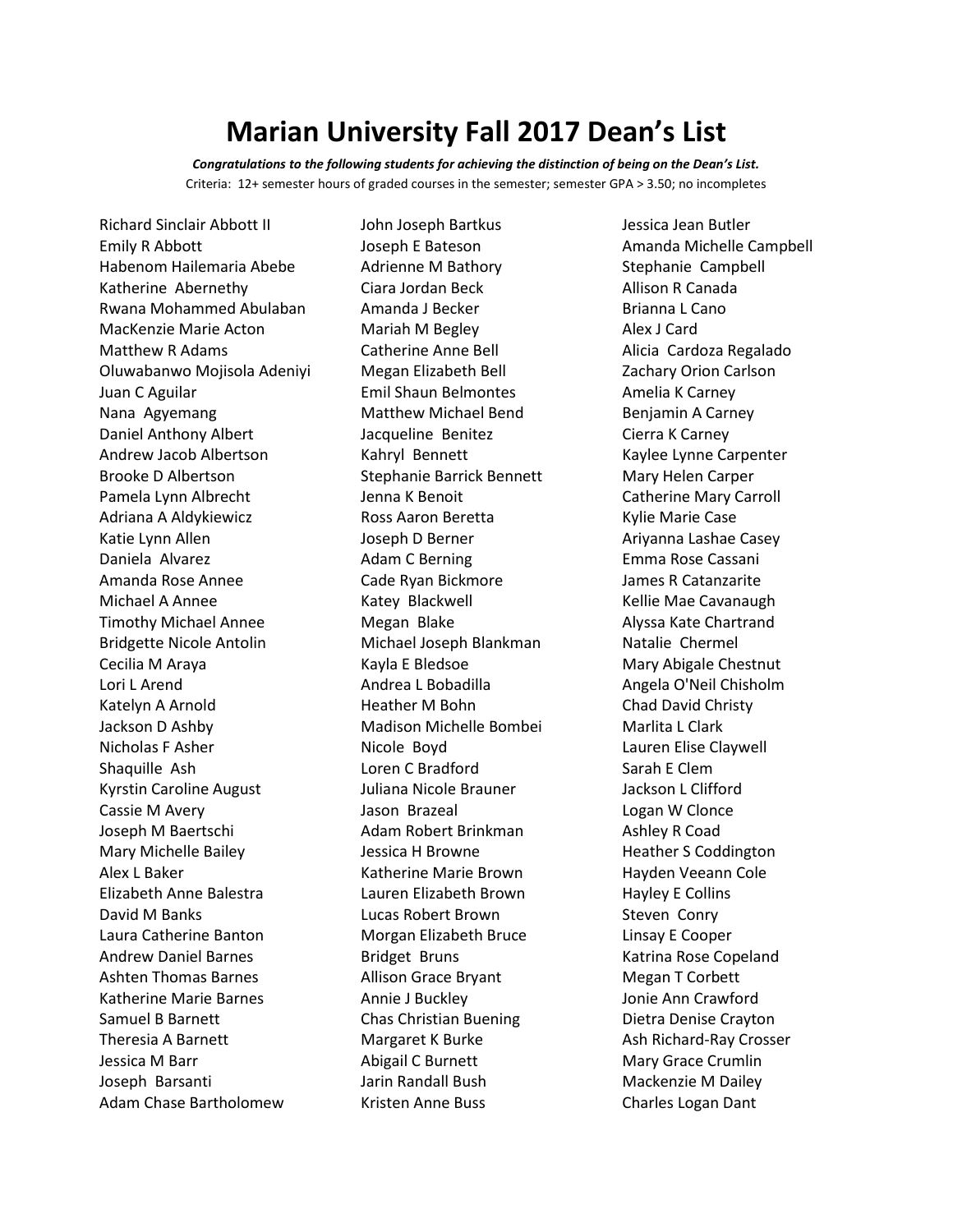Candace Louise Danz Jessica L Davenport Megan E Davis Cameron S Davison Ian Nathanael Deiters Mary Arline DeMoss Courtney Ann Denney Megan Elizabeth Desrosiers Brady Sullivan Devine Isabelle Nicole Diagostino Trev M Didelot David Diehl Amanda Dillon Nathan Henry Dimmitt Christie L DiPietrantonio Thomas Dole Laura Donnell Natalie K Donnelly Heather R Dowden Abigail Grace Downard Sarah Downing Rebecca Ann Doyle Eric R Drake Monica M Dudley David Charles Dunne Christian Robert Dupuis Morgan Kennedy Durbin Elizabeth Durham Dana Katherine Dwyer Alexandria P Dycus Adam David Eads Kimberly Nicole Ebeyer Sarah L Elam Alexa Lea Ann Elbert Joseph Matthew Elliott Luke Daniel Elsener Abigail Marie English Bailee Elizabeth Enlow Danielle M Eppen Samantha G Ericksen Katelann Melissa Ernstberger Luke Ertel Lauren A Evans Nicholas A Evans Haley R Fagan Brittany Marie Fahringer Maria Rose Farmer Alexis Nicole Felty

Nora E Ferree Anna Mary Fisher Kayla Elizabeth Fisher Kessler Johnathon Lee Fisher Linda S Fisher Kathryn Anne Flanagan Drake Fleck Jarrett William Focht Zachary Ethan Foss Nolan K Foust Luke Frain Daniel M Francis Augustine A Franer Ian Gammon Dominic A Garrett Sidney F Gerkin Dylan Albert Gessinger Anne Marie Geswein Annie W Getzin Owen Thomas Gilbert Shelby N Giles Robert George Gillmore Austin Thomas Ginther Benjamin Eric Girton Michele Joyce Glauber Krista B Glover Shayona D Glynn Caleb Ryan Gmyrek Aaron Christopher Goad Elizabeth M Gore Ruthann E Gorrell Jasmine S Grady Julia Elizabeth Graf Gabriella N Graves Sheryl A Graybill Curtis Wayne Green Carly R Greene Alexandra K Griebling Elizabeth Griffin Lexy Daye Griggs Madelynn Nicole Griggs Kelsie N Gudgeon Samuel Kurtz Guymon Marquita D Hahn Chase David Hall Mackenzie Noel Hall Ericka Danielle Ham Kevin Bryan Hammond

Sanghyun Han Michael Joseph Happe Sarah Harmon Griffin David Harp Emma Nicole Harpring David Harrington Andrew Harrison Meredith Harrison Keith C Hart Maxwell R Hartsough Laura Ann Haunert Megan Kristine Hawley Joe Hayden Eleanor Kay Haydock Elliott J Haynes Morgan Lynn Hayse Kathryn Therese Hazen Josselyn M Heald Jenna Rene Hedlund Madison Nicole Heffron Caleb G Heggie Erica L Hegland Courtney L Heide Amanda L Heim Bailey Louise Marie Heimann Kaitlyn Nicole Hellinger Mark D Hellinger Caitlin A Henry Grant A Henry Zachariah Henry Taryn N Henson Veronica B Herndon Jesse Martin Herrman Sarah Marie Herron Shelby Nicole Herron Sarah Marie Hershberger Evan Michael Hickman Hanna Mickelson Hinshaw Leigh Hoagland Kathleen A Hoffman Martin Allen Hoffman Kendyl M Holmes Connie C Hong Chandler Jeffrey Horton Elijah David House Kasey Howerton Julie S Hoying Samantha R Hoyt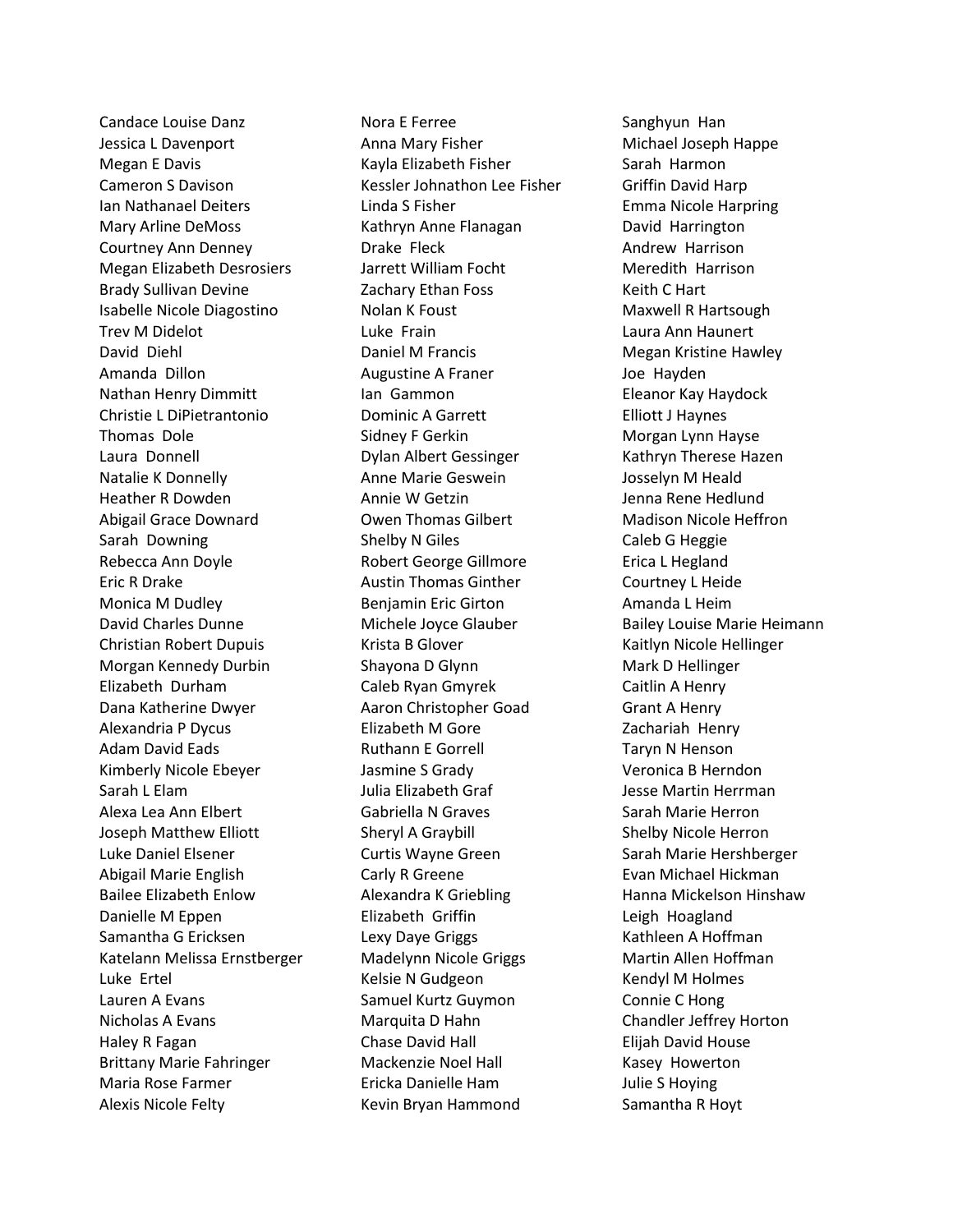Karan Huang Danielle M Hubbard Elizabeth Abigail Hubbard Amelia M Huehls Edward Ira Huffman Shelby Hughbanks Devin Charles Humes Letha A Hurt Claire Elizabeth Husting Kayleigh Marie Hutson Mirmaksud Ismoilov Maxwell Robert Jackson Rachel A Jackson Zoe C Jackson Nicole E Jansen Michael David Jefferies Kimberly S Jenkins Leslie C Jennings Elaine Jiang Lucas A Jirgal Kaylyn A Johnson Karen Mary Jones Marybeth Jones Dajana Jovanovic Lori A Justin Kylee J Kasper Sarah C Kassas Rachel Stephanie Kassing Aaron Luke Kazmierski Madelyn Rose Keerns Ryan J Kehoe Melissa Keithley Josie L Keller Briana Laine Kelley Joel C Kelley Maresa Eileen Kelly Sarah Brittany Kennedy Dean Harold Kennison Cassandra Ketteman Amy L King Kristen M Klein John C Klupar Kathryn M Knapp Nathanael Lewis Kolter Mary Ann Kompar Jonathan D Kopp Taylor Ann Kowalski Blair Christine Kramer

Caleb S Kruse Kara Lynn Kubancsek Joyce A Kuik Madeline R Kurcz Sarah Nicole Kush Gabrielle N LaFrance Kari L Laine Christy Landy Landy Cori M Lane David Langford Rhnea L Lanham Cass Elaine Lawson Kristen Noelle Layman Vanessa R Lay Jeremy A Lee Kathlyn M Lee Yohanes J Lee Kylie Elizabeth Lehman Adam Joseph Lesniak Turner Constantine Lesnick Angela P Lewis Marek Lisek Nicole A Lisek Morgan Lorick Tyler Kennedy Lotz Grace Elizabeth Lumpkin Fermin Luna Luisa Luttmann DeAnna M Maasarani Caylee M Maddox Nicholas Steven Maines Kegan Alec Main Brenna N Malatestinic Tayla D Manion Patrick M Manyek Emily Marie Mapes Andrew Perry Mappes Nicholas Ray Marroquin Jeremiah Alexander Marshall Logan Paul Marsh Ivonne M Martinez Gonzalez Laura Elizabeth Mascari McKenzie Elaine Mason Debra N Mathews Sydney Victoria Mathias Emily B Matthews Amy R Mayer Caitlin M McAnally

Ashley M McBrien Grace L McCann Logan Lloyd McCann Lauren Mari McClaskey Elizabeth Marie McClure Christina A McCormick Alex M McCullough Daniel G McGrath Dylan McGuire Molly Elizabeth McMillan Hannah L McNabb Brendan John McNamara Heather D McNatt Joshua J McNulty Sarah Elizabeth Meer Lia Meinert Kelsey J Mendenhall Kelsey R Messmer Haley Marie Meyer Martin John Mikulcik Samuel Archer Milazzo Alexander Miller Connor Charles Miller Elizabeth A Miller Kirsten A Miller Samantha Astrid Miller Therese Renee Miller Kyle Alexander Mindick Ashley Rose Minton Hannah Marie Minton Mason Antonio Mockobee Katy Rae Mohr Rachel E Moning Nicholas Andrew Monnin Galen A Monroe Shannon K Montana Kelly L Mooneyham Dieria C Moore Jacob B Moorman Matthew Thomas Morand Dalton P Mudd Flynn J Mudd Madelynn Nicole Mulinaro Anastasia Rose Mulinix Mary Margaret Mullaney Daniel J Mullen Megan Murray Trenton Myers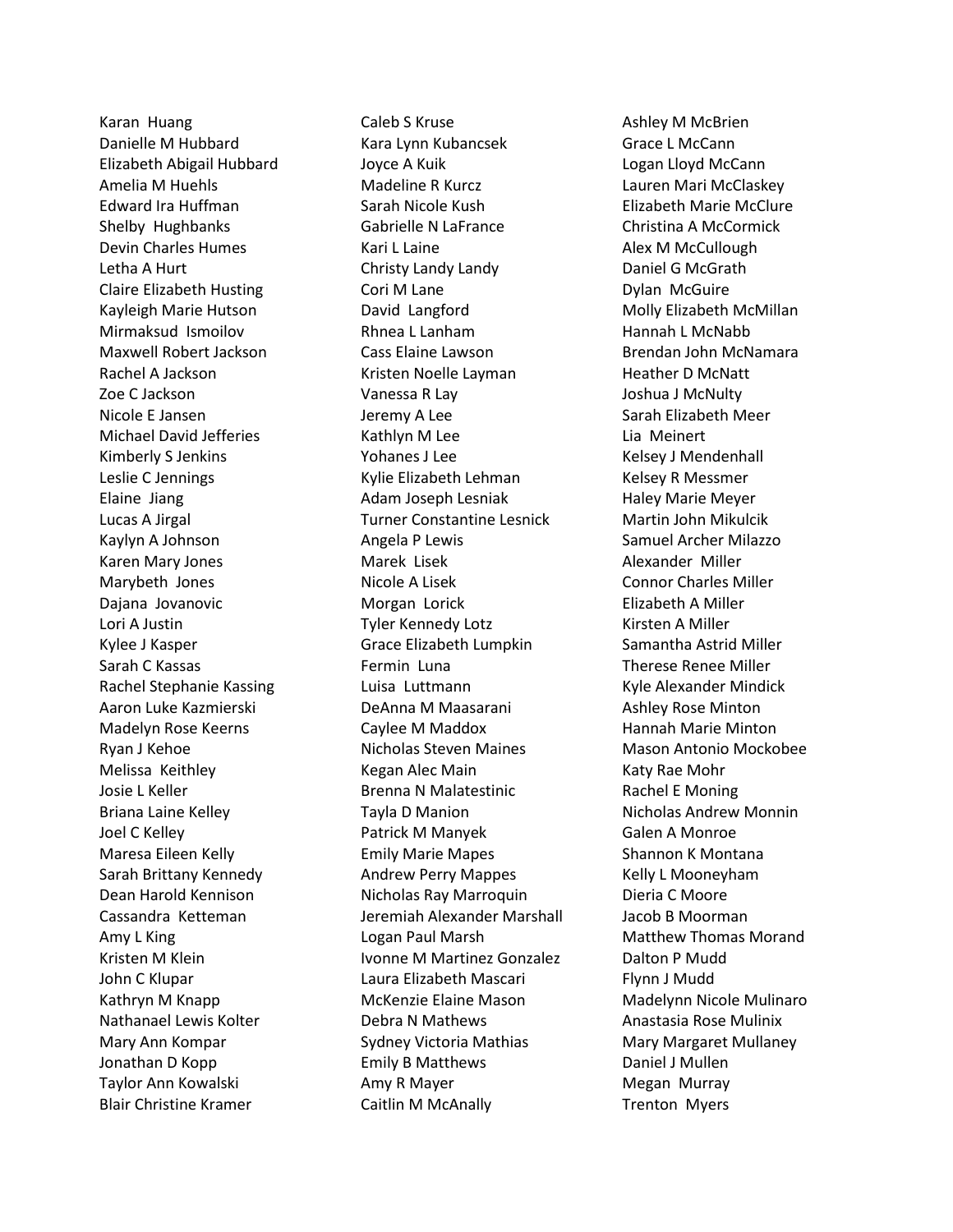Nicole M Nash Brendon Michael Neal Emily Susan Neal Anthony Vincent Neari Zachary Peter Nehr Jillian Leigh Nelson Danielle R Newkirk Devon Duane Newport Paige Nichole Newton Curtis Thanh Nguyen Mira Alyssa Nicpon Nina Alessandra Nicpon Troy Phillip Niemerg Kellyn Noble Leah Grace Noe Hayley J Nothnagel Regina Marie Obergfell Lorena Ochoa Alexandra Victoria Offutt Jacob Wyatt Oglesby Emily J Olivera Thomas J O'Neil Chikaodi Leona Onyia Allie Elizabeth Osborne Emily A Otterman Willis M Overton Benjamin M Packer Angelina R Palermo Kyle Arthur Palermo Jackie L Palmer Christine Patroski Christine M Paulose Gabrielle M Pepple Julia M Perney Matthew Ryan Perronie Marija Petrovic Joy L Petty Jordan Patrick Phillips Anna Elizabeth Pierce Lauren C Pifer Megan Victoria Pope Maria A Portman Allisandra G Potts Elizabeth A Poynton Maggie Previs Scott W Prewitt Aaron Puntarelli Stephanie Marie Purdy

Kendra E Purvis Maya Jacqueline Quandt Joseph D Radcliffe Rebekah H Radloff Morgan Ann Raines Maria Anne Rains Chelsea Randall Audrey Cathlyn Rang Kallan Alandra Ratekin Laurel Elaine Rathbun Jack A Ravotto Vincent G Ravotto Kylie J Ray Breanna Jo Reed Mackenzie Kay Reeder Jamie N Reed Sara M Reischman Benjamin A Resler Anna C Rhodes Jeffrey Rhodes Caitlyn Rose Rigler Mallory P Ritman Ashley K Ritsema Nicholas Don Rivelli Glen Ryan Robbins McKenna Gray Roberts Noah Gray Roberts Anna K Robertson Julia C Robson Hana Danielle Roessler Gregory C Romer Erin E Rosebrough Samuel M Rosko Robert Thomas Ross Kristen S Roszak Dylan Dwight Roth Logan A Rothschild Lindsey Sue Rousseau Stacey N Rutledge Katherine Ryals Emily E Saajasto Brianna Saalfrank Brooke Saalfrank Alexandria Belinda Samons Daniel John Sanders Katherine Santos Luke B Sartino Hugo Scala Jr

Sierra N Schemenauer Colleen Rose Schena Catherine Emanuelle Schmidt Heidi Emanuel Schmidt Benjamin Joseph Schmutte Meagan Catherine Schneider Joseph Logan Schott Zachary W Schott Maria Ann Therese Schroeder Kiersten M Schrope Michael Louis Schultz Miranda B Schutte Danielle M Schweitzer Max E Scripture Nicholas Joseph Sellers Katie M Settles Brittany Nicole Sharp Jennifer Ann Sheets Joseph A Shelton Samantha K Shepard Jordan Thomas Shepherd Thomas James Sheridan Khui Shing Baylen C Shoemaker Kayla M Shorter Adam James Shuder Isaac W Siefker Jennifer L Siegel Elizabeth Siler Chelsea Elaina Ann Simmons Nicholas R Sitzman Brian Dean Slaughter Frances E Sloan Kandace T Sloan Anna Catherine Smith Colton C Smith Deidre Smith Jonas Samuel Smith Lexi M Smith Mallory T Smith Megan K Smith Michael Andrew Smith Rachelle Sierra Smith Samantha C Smith Solomone A.D. Smith Kristina M Sobel Jessica M Sobers Hannah E Sobhie